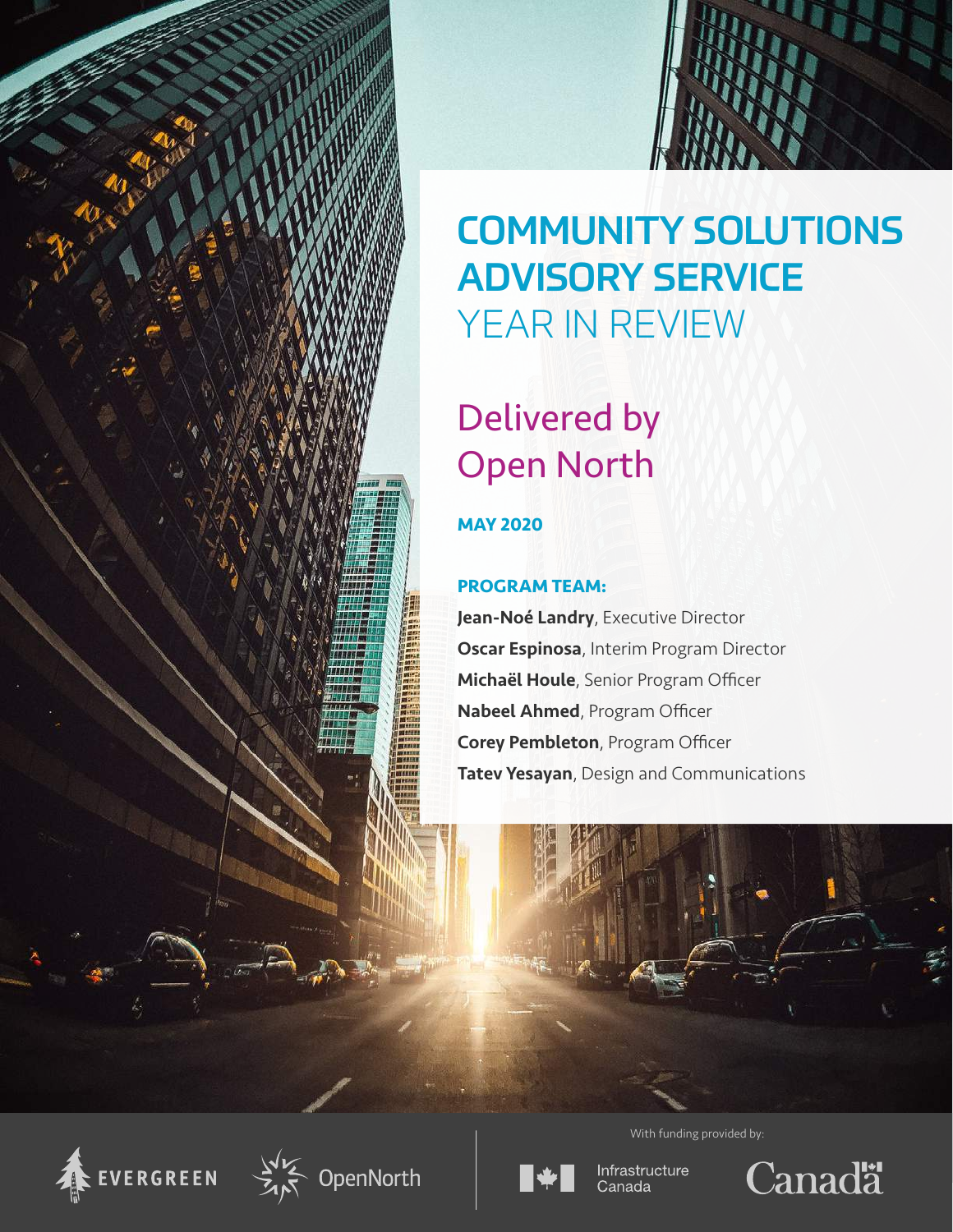## Table of Contents

| <b>About the Advisory Service</b>                 | 3                 |
|---------------------------------------------------|-------------------|
| Our Mandate Across Canada                         | 3                 |
| Our Unique Product and Service Offering           | 3                 |
| A Word from the Executive Director                | 4                 |
| <b>Executive Summary</b>                          | 5                 |
| <b>Common Open Smart City Needs Across Canada</b> | 6                 |
| <b>Advisory Service Impact</b>                    | 7                 |
| Awareness                                         | 7                 |
| Knowledge                                         | 8                 |
| <b>Skills</b>                                     | 9                 |
| <b>Becoming an Open Smart City Convenor</b>       | 10                |
| <b>Acknowledgements</b>                           | 11                |
| Contribution to the Advisory Service              | 11                |
| Participation in the Advisory Service             | $12 \overline{ }$ |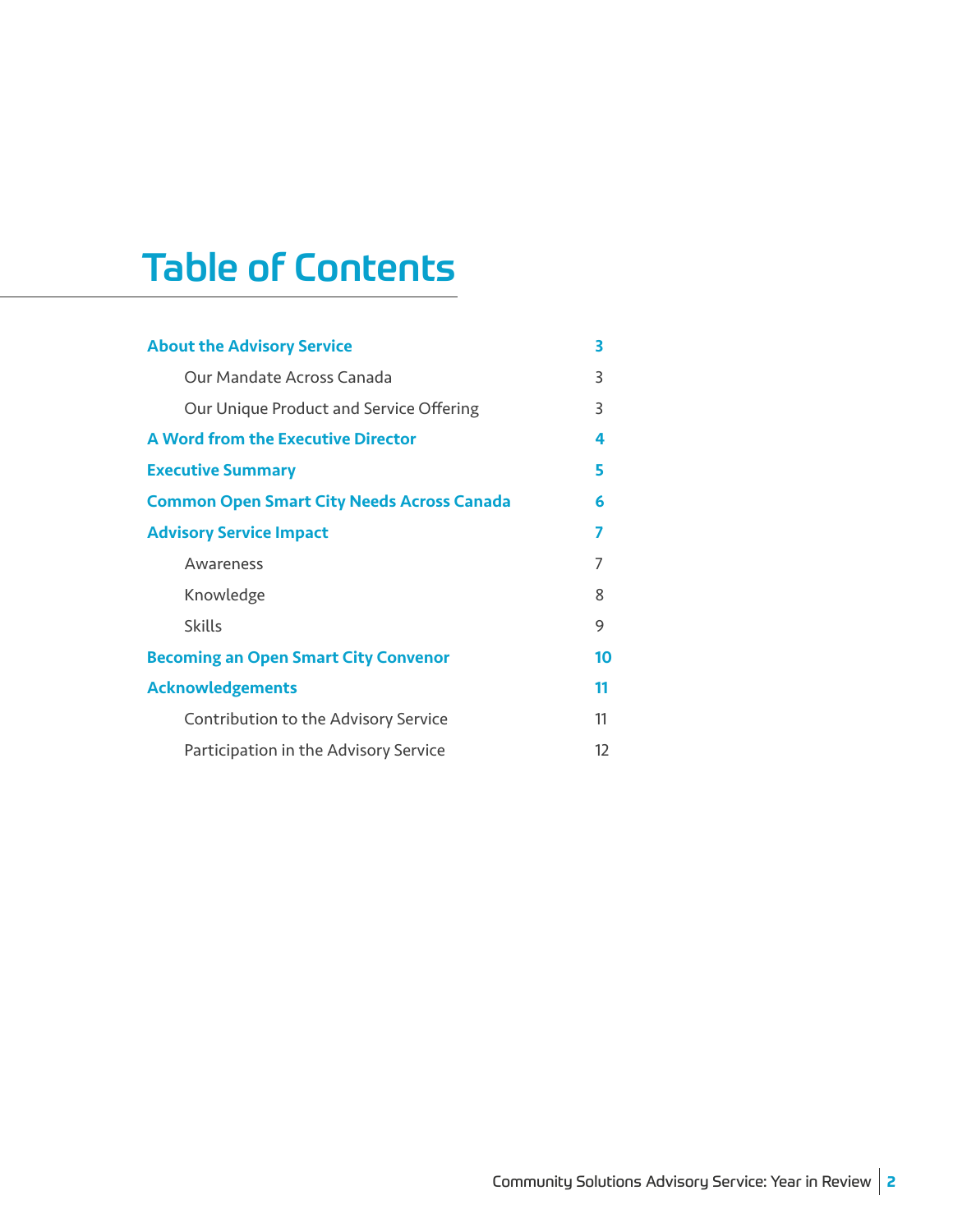## <span id="page-2-0"></span>About the Advisory Service

### Our Mandate Across Canada

In the fall of 2018, the Government of Canada announced that Evergreen was selected to receive up to \$4.6 million in funding over two years from the Smart Cities Community Support Program to implement the Community Solutions Network. The Network supports communities to advance their thinking on the use of smart cities approaches to help improve the lives of their residents. As the project lead, Evergreen is working with OpenNorth and other partners to provide valuable information, learning opportunities, advisory and capacity building services to Canadian communities. Key areas include smart technologies, data ownership, data management, privacy and security.

As Evergreen's lead technical partner, Open North offers the Advisory Service (AS). Our mandate is to build the capacity of Canadian public servants (elected officials, senior managers, and technical leads) within communities to develop and implement open smart cities projects.

### Our Unique Product and Service Offering

The AS consists of activities that share expertise and provide guidance to communities on smart cities and related topics such as data governance and management, open procurement, privacy, digital literacy, public engagement in technology infrastructure procurement, and open data standards. These activities include a curriculum of 19 highly interactive online courses, 10 step-by-step implementation guidelines, 6 webinars, participatory workshops and training, four community case studies on the Open Smart City (OSC) experience across Canada, and personalized smart city support by leading experts across Canada. At no cost, the AS offers participating communities a personalized, locallyrelevant, Open Smart City learning experience.

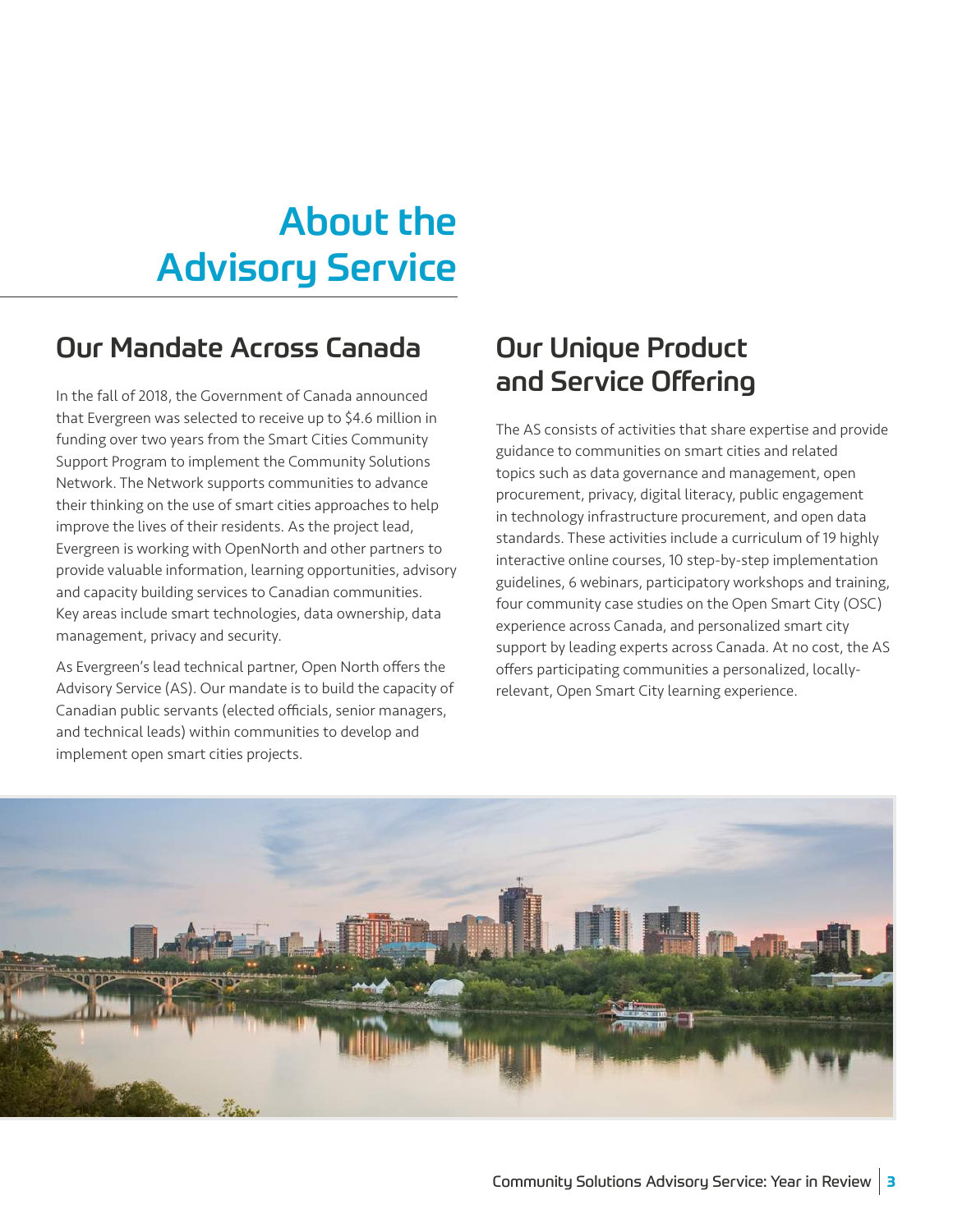## <span id="page-3-0"></span>A Word from the Executive Director

Since it was founded 9 years ago, Open North has supported communities across Canada become more open, smart, and innovative in how they use data and technologies. Open North's role as technical lead of the Community Solutions Advisory Service has allowed us to reach public officials on an unprecedented scale, and build a community of practitioners that truly believe in technology for the betterment of their villages, towns, and cities.

Our achievements in the first year at the helm of the Advisory Service have built a strong foundation to help communities address new challenges to meet the needs of 2020 and beyond, from considering privacy concerns around COVID-19 tracking, to using technology-driven decision making tools to address climate change. Many of the technological challenges faced by communities that we uncovered in this first year will likely be exacerbated by the ongoing pandemic. The scale of the challenges posed by COVID-19 are going to require immense resources, a heavy burden that will fall on the shoulders of municipal staff.

The Advisory Service and Open North remain committed to helping ease that burden, and helping communities toward becoming Open Smart Cities from 2020 to 2022 and beyond.

> **Jean-Noé Landry Executive Director, Open North**

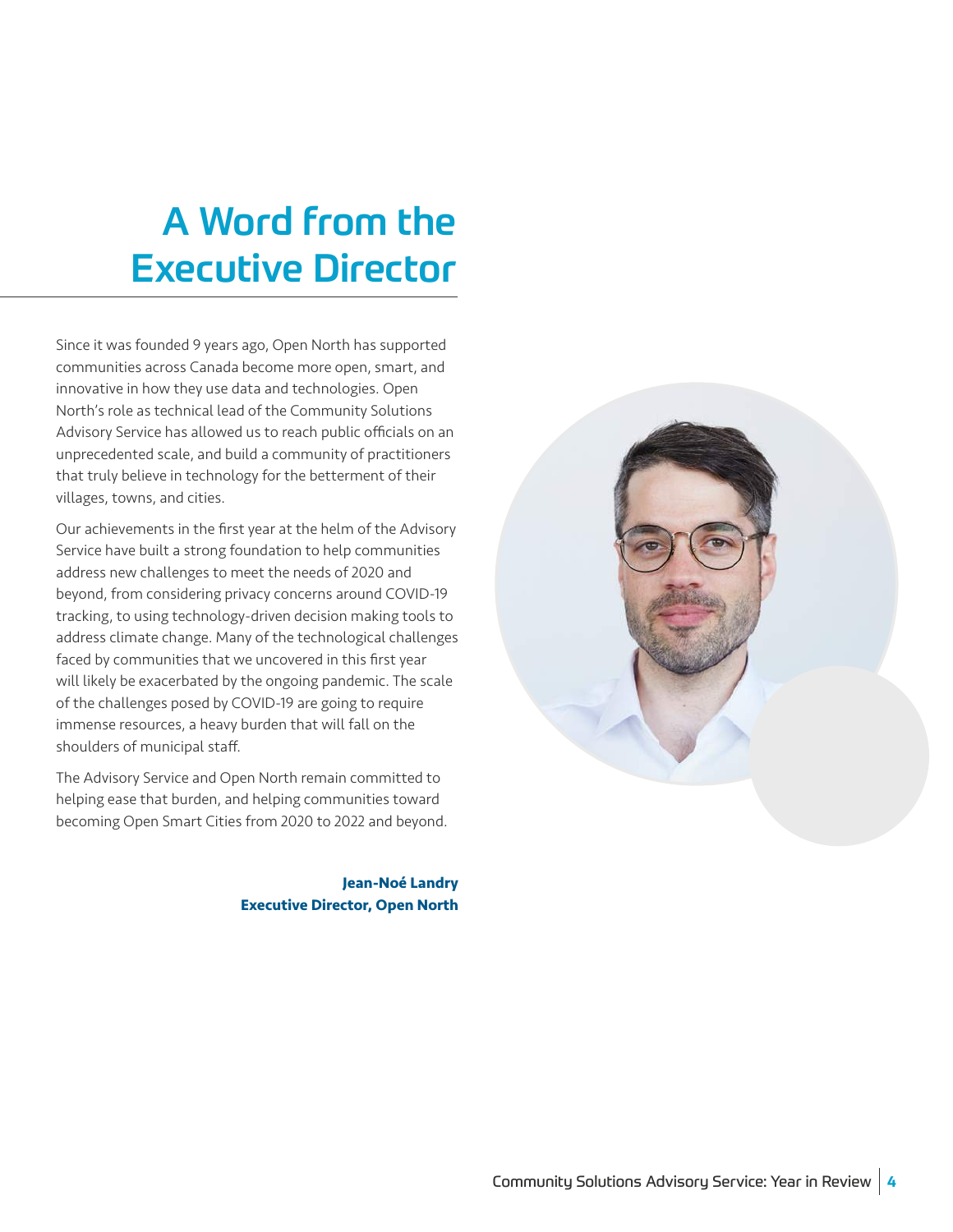## <span id="page-4-0"></span>Executive Summary

The disruption created by the use of new technologies in urban settings has triggered new challenges and opportunities for Canadian communities. Enabling the right cultural, policy, organizational, and technical environment in public administrations is essential for the adoption of a valuesbased approach to the development of smart cities. This is why Canadian municipalities must address their current internal knowledge and skill gaps as they relate to the use of digital innovation for the common good, and bring about necessary changes in municipal practices and processes.

#### **What a difference a year can make**

Launched in December 2018 thanks to the financial support of Infrastructure Canada, the federal agency leading the Smart Cities Challenge, the Community Solutions Network's Advisory Service has shown to be an important partner in building OSC knowledge and skills among public servants in communities of all sizes across Canada. Some highlights of our achievements over the past year include:

- **>** Garnering unique insights into the OSC capacity level of Canadian communities, their challenges, needs, and priorities and helping communities frame their smart city challenges in an OSC way.
- **>** Increasing OSC awareness, knowledge and skills of public servants across Canada.
- **>** Becoming a national convener for knowledge-sharing and exchange of learning within the OSC municipal landscape.

#### **As we reflect on the first year of our Advisory Service, we set our sights on the future**

Just as the needs of the communities we work with evolve, so does the AS. Over the next two years, we strive to continuously improve our service offering by:

- **>** Re-assessing needs, challenges and priorities of Canadian communities, and adapting our services in light of newly gained insights.
- **>** Empowering communities and practitioners to integrate OSC approaches into current and future initiatives to tackle their most pressing challenges.
- **>** Fostering a pan-Canadian dialogue that includes all levels of government, industry partners, and community stakeholders.

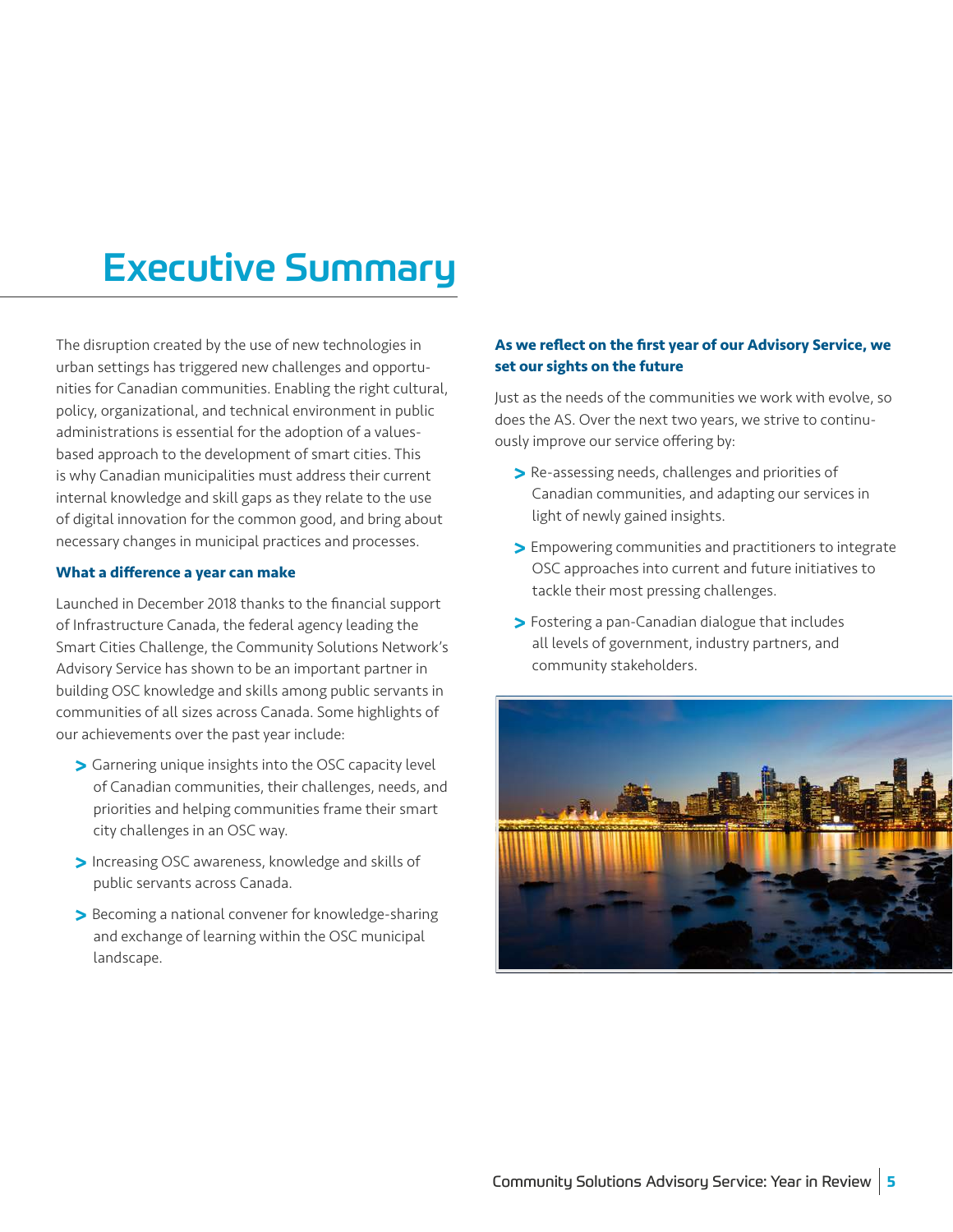## <span id="page-5-0"></span>Common Open Smart City Needs Across Canada

The success of the open data movement and the potential of smart city technologies has led to an increased interest in Open Smart Cities across Canada. In November 2019, the AS released its first **State of Open Smart Communities in** [Canada](https://portal.futurecitiescanada.ca/resources/state-of-open-smart-communities-in-canada/) report. This report, produced at the halfway point of the CSN's first year of operation, provides the results of the self-expressed needs and strengths of communities in Canada, and a glimpse into the latest municipal thinking around Open Smart Cities in Canada. Through the completion of what may be one of the most detailed smart city assessments in the Canadian municipal landscape, the AS has gained unique insights into the needs and challenges communities face across all stages of their OSC development.

Communities at similar stages expressed similar needs, setting the stage for collaboration across communities and a more targeted, efficient future AS. Those needs include:



#### **For communities at an early stage of smart city development**

- **>** Building a foundational understanding of the risks of introducing technologies in their community, such as those pertaining to privacy and security.
- **>** Connecting with and learn from the successes and mistakes of other communities with similar aspirations.

#### **For communities at intermediate to advanced stages of smart city development**

- **>** Conferring with peer cities to learn from their mutual approaches and challenges, such as exploring the development of technologies not readily seen in other Canadian communities such as 5G and closed-circuit television (CCTV).
- **>** Ensuring that issues such as consent and security are integrated into technology procurement.
- **>** Learning from peers to develop new policies at the local level, given the absence of regulation and limited information regarding such technologies.

Being attuned to community needs has allowed us to provide them with support which directly aligns with their priorities, and to plan a future AS rooted in meeting those needs.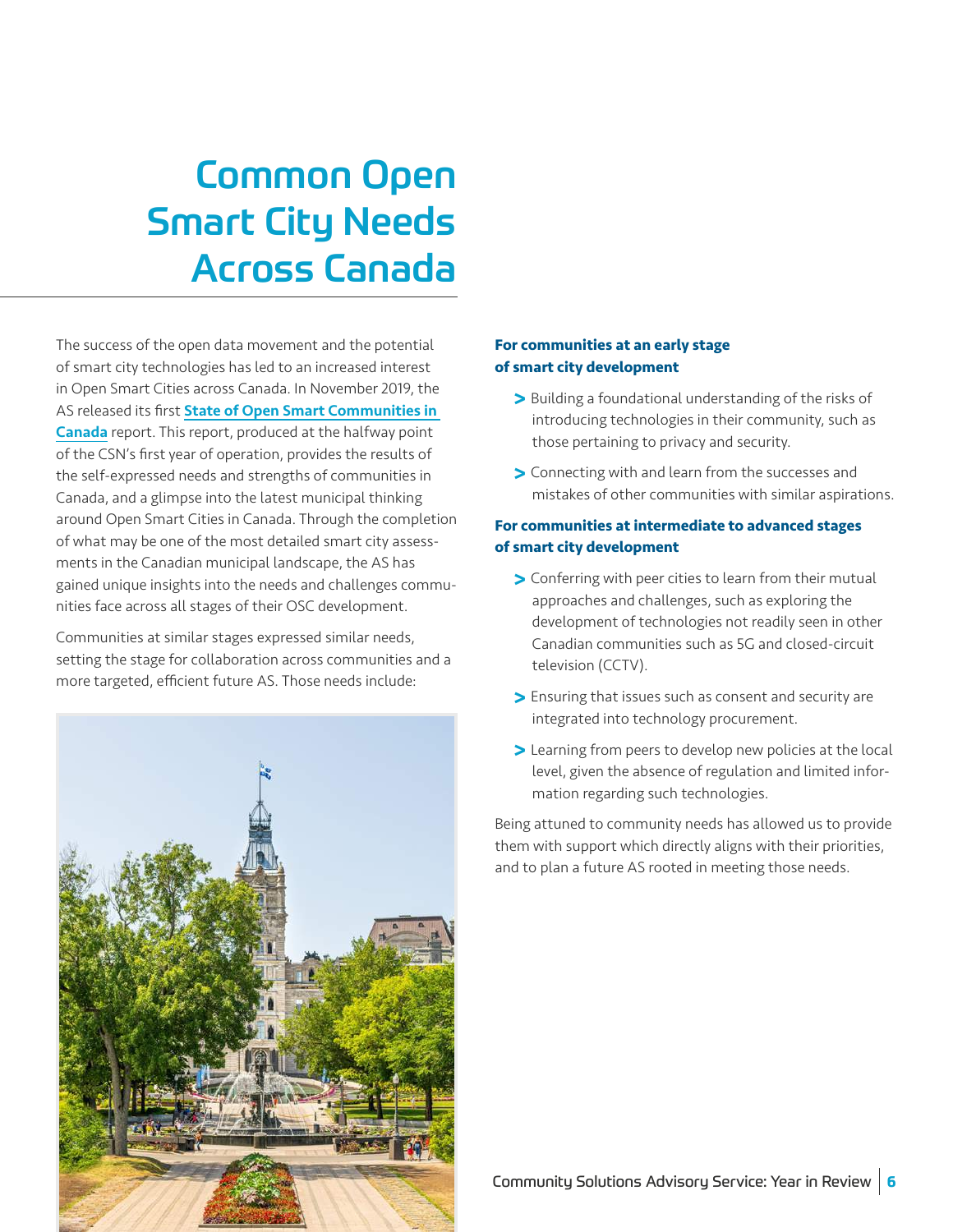## <span id="page-6-0"></span>Advisory Service Impact

Across Canada, our integrated service offering of courses, workshops, webinars, and in-person consulting has empowered communities and public servants to adopt OSC approaches. In our first year, we have:



**>** raised **awareness** of OSC approaches across a diverse range of municipal staff, with positive engagement and a desire to continue to strengthen learning;



**>** increased **knowledge** on OSC topics of 85 municipal staff participants by an average of 20%; and



**>** increased municipal staff participants' OSC **skills**, thereby building the capacity to positively influence ongoing municipal initiatives.

### Awareness

Raising awareness of the OSC approach is rooted in showing public servants that there is an alternative, more open, and more equitable way of implementing smart city projects, programs and policies. Across all services provided we reached 250 people, the majority of whom are staff in Canadian municipalities. The material we offered through our service offering raised awareness to varying degrees, according to the audience they were targeting:

**Webinars** were developed for a broader audience, and so they built a general awareness of open smart cities, with AS experts presenting introductory content on fundamental OSC topics.

**Courses** were tailored to public servants, who gained awareness across all OSC domain areas, providing more depth into specific topics in data governance, engagement, and procurement.

**Workshops** raised awareness in diverse cross-departmental groups, many of whom had no other contact or introduction to OSC approaches.

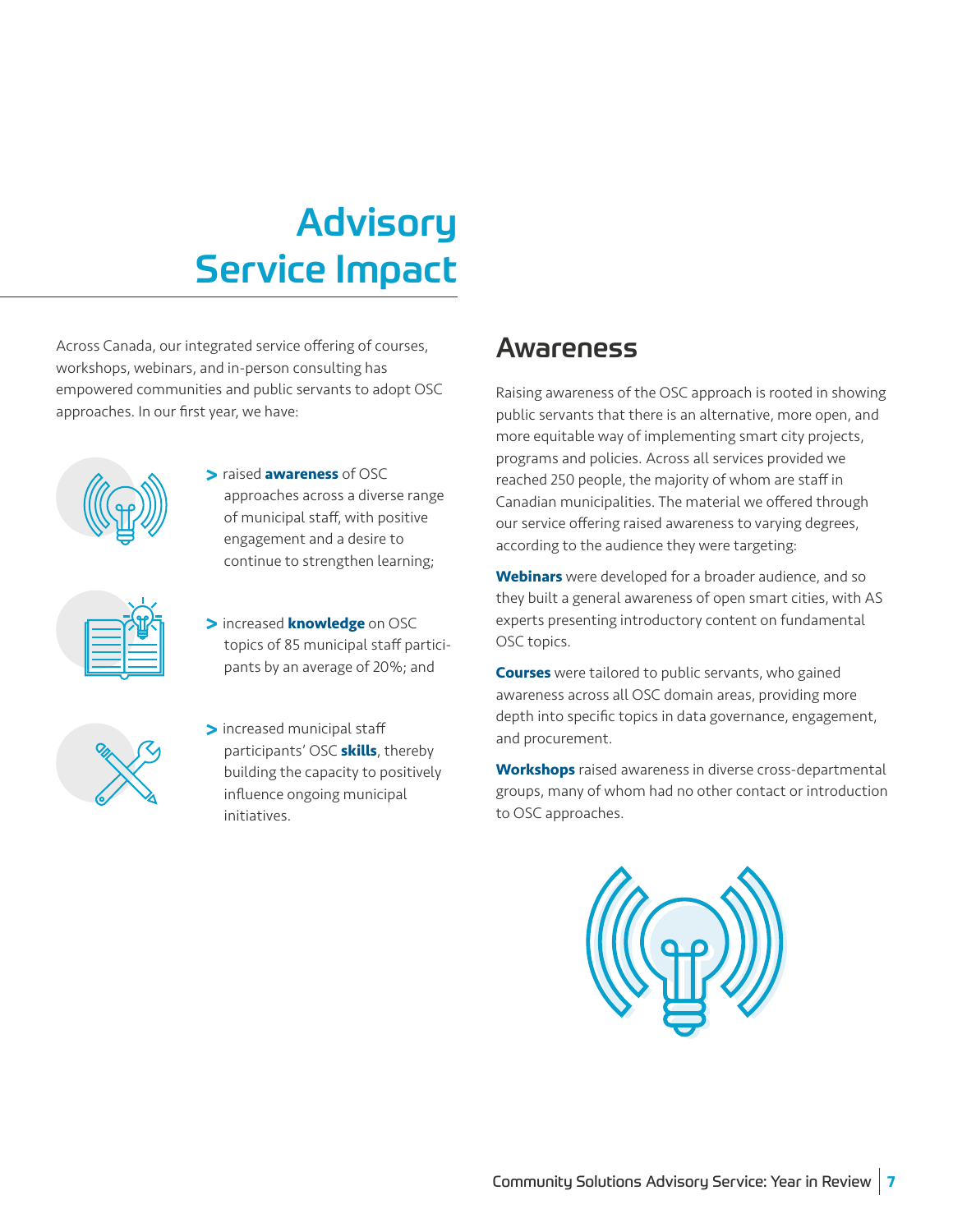## <span id="page-7-0"></span>(Advisory Service Impact)

### Knowledge

Post-intervention surveys and other interactions gave us strong indications of public servants learning the OSC principles and domains, and its related approaches. Describing what they learned through their participation in the AS, one respondent said they saw "increased knowledge about setting up open data and municipal data advisory and governance structures", while another said that they have a "greater understanding of the options around digital resident engagement". These testimonies are reflected further in the average knowledge growth of 20% across all OSC domain areas, as self-assessed by the participants as a result of the courses, workshops, and advisory time participation.



### Collaboratively conducting a neutral market assessment in Bridgewater, NS

The winners of the Smart City Challenge \$5 million prize collaborated with the AS to better structure a technical request for proposal (RFP), assess the total cost of software and hardware ownership, and to position themselves more strategically to procure goods with a sourcing strategy that was adapted to their needs. To do this, the AS conducted a neutral market assessment with them to provide a robust deliverable in addition to teaching an OSC approach to procurement.

procurement.<br>
We're impressed with what you've provided us in such a<br>
short time. The recommendations you've presented here<br>
on taking a best value sourcing approach are some of<br>
the most concrete and useful advice we've h *We're impressed with what you've provided us in such a short time. The recommendations you've presented here on taking a best value sourcing approach are some of the most concrete and useful advice we've had in a long time, and we really appreciate your work.*

**- Director Information Technology Municipal Joint Services Board, Lunenburg Region**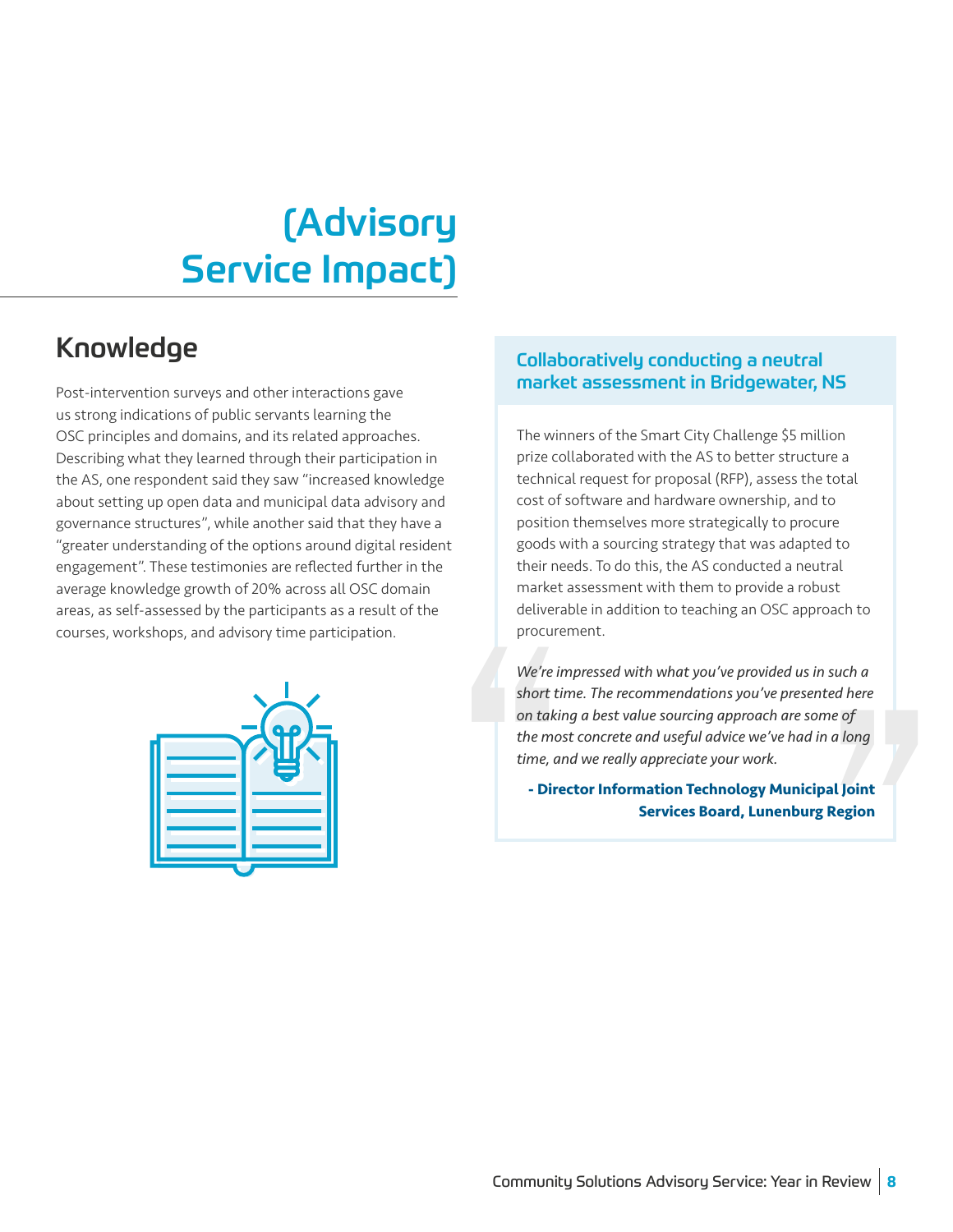## <span id="page-8-0"></span>(Advisory Service Impact)

### Skills

Public servants in several communities are implementing OSC approaches in their work, a promising development hinting that the knowledge and skills they have acquired have initiated actionable change at the municipal level. A positive trend observed is that communities who engaged with the AS across multiple services had greater knowledge of OSC approaches, and stronger capacity to integrate them into their ongoing smart city plans. One participant, a municipal IT director, noted that "one important outcome [of taking the courses] for our community is that we are now working on a central smart cities policy to govern our operations - this will be heavily informed by the principles and broad strokes of knowledge we gained from the training". Other communities engaged across multiple services, such as Bridgewater (NS), Kelowna (BC) and Saskatoon (SK) likewise expressed how our service has improved their smart city project implementation by training them on topics such as privacy and technology procurement.



### Procurement strategies for citizen engagement in Saskatoon, SK

Each component of our program is having lasting effects on the City of Saskatoon's IT infrastructure, procurement and citizen engagement processes, and broader progress towards adopting OSC approaches.

- **>** The courses allowed municipal staff to learn about and plan for an appropriate data governance framework as it implements IT systems as part of a smart city strategy.
- **>** The workshop delivered by Bianca Wylie (AS leading expert advisor) on the other hand, helped the City recognize the need for additional capacity-building on public engagement, and think about how to integrate public engagement in its IT procurement process.

process.<br>
How data crosses over in all departments and the<br>
coordination is critical, as well as the importance<br>
of engaging with the public to better identify how<br>
technology and data can improve their quality of life.<br> *How data crosses over in all departments and the coordination is critical, as well as the importance of engaging with the public to better identify how technology and data can improve their quality of life.*

**- Team leader / Manager, City of Saskatoon**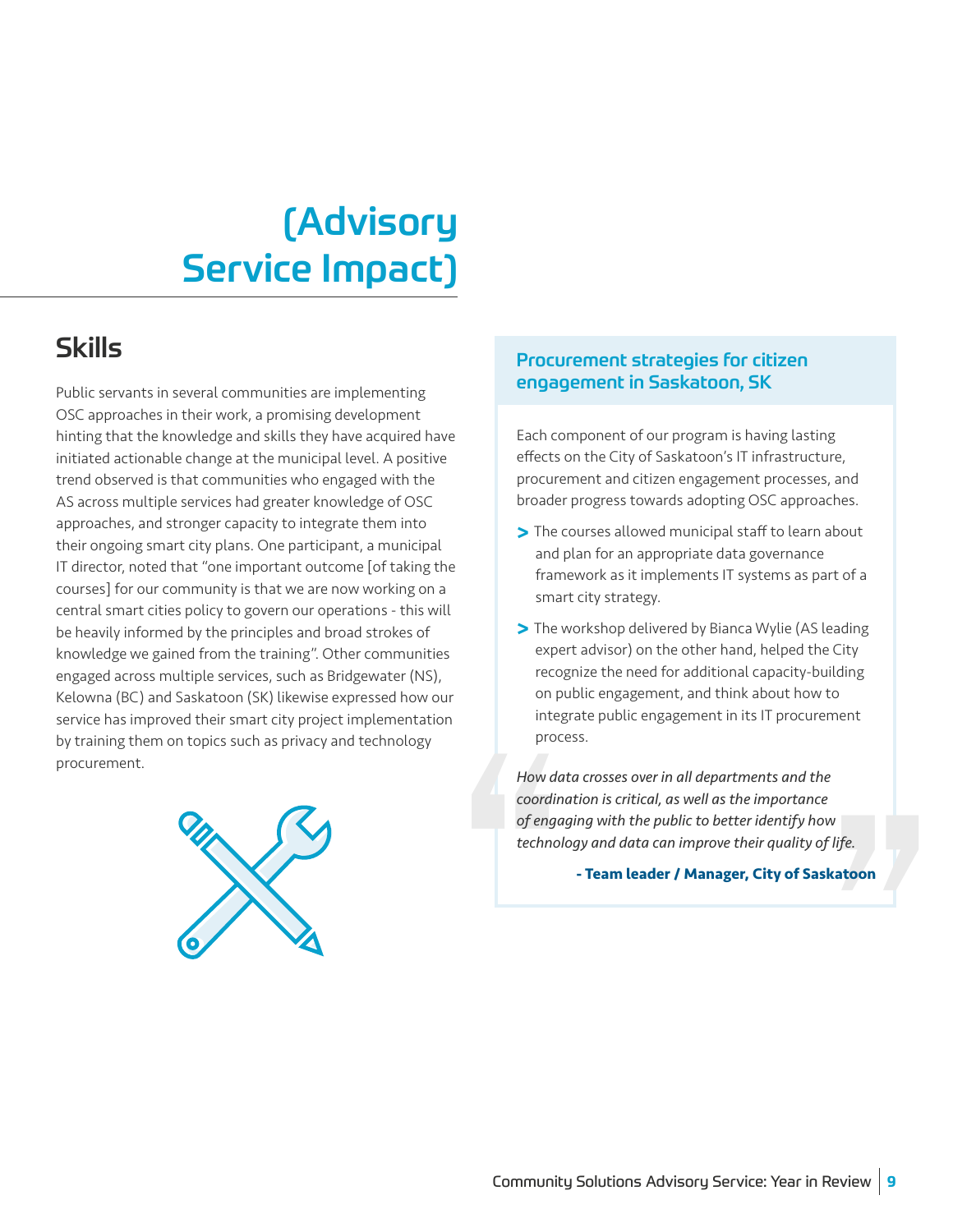## <span id="page-9-0"></span>Becoming an Open Smart City Convenor

The first iteration of the AS was focused on building new connections, introducing public servants and 12 leading experts (advisors and partners) to our AS, and sparking OSC conversations at a local level across Canada. Through on-going interactions with participating communities, we created a hub of knowledge and recommended practices to share and leverage across our own AS, other communities and experts.

As a national convener for knowledge-sharing and exchange of learning within the OSC landscape, the AS created favorable circumstances for incremental innovations to take place at the local level. We have, among other things:

- **>** Engaged with OSC champions, individuals committed to propelling their municipality's OSC development.
- **>** Created opportunities for OSC champions to connect with municipal employees from different departments to learn, exchange, and build a collective understanding around OSC-related issues and practices.
- **>** Created a momentum within and between communities for the dissemination of innovative solutions to higher levels of government.
- **>** Developed and strengthened relationships between the AS and 12 leading experts, with a focus on partner-community engagement on topics ranging from data governance to open procurement and public engagement.
- **>** Enabled municipal governments to signal their most pressing needs to leading experts and start addressing these through various types of activities.

The AS has proven to be a strong, cohesive force on which communities and groups of municipalities can rely for the advancement of their OSC initiatives. In the coming years,

#### Municipal mobilization for open procurement in Quebec municipalities

As the concept of smart city is emerging as a powerful tool in applying technology to address urban challenges and increase the efficiency of municipal governments, procurement challenges are increasing. Given that the lack of capacity adapted to the new realities creates a deficiency in the management of procurement practices, the Advisory Service team developed and provided participating Quebec municipalities with:

- **>** A dozen standardized tools that they can now use and adapt to their local realities, and apply to the acquisition of goods and services.
- **>** Opportunities to strengthen and harmonize the procurement practices between their procurement and IT services.

*The tools provided during the workshop can easily be applied to our contexts. Our reality is very similar to that of other municipalities, which contributed to the strength of the group.* 

#### **- Technical lead, City of Trois-Rivières**

procurement practices between their procurement<br>
and IT services.<br>
The tools provided during the workshop can easily be<br>
applied to our contexts. Our reality is very similar to<br>
that of other municipalities, which contribu we will bolster a culture of change, bring about continuous improvement and innovation in Canadian municipalities, and nourish a pan-Canadian dialogue not only within and between communities, but also across sectors to advance new Open Smart City approaches to longstanding urban challenges.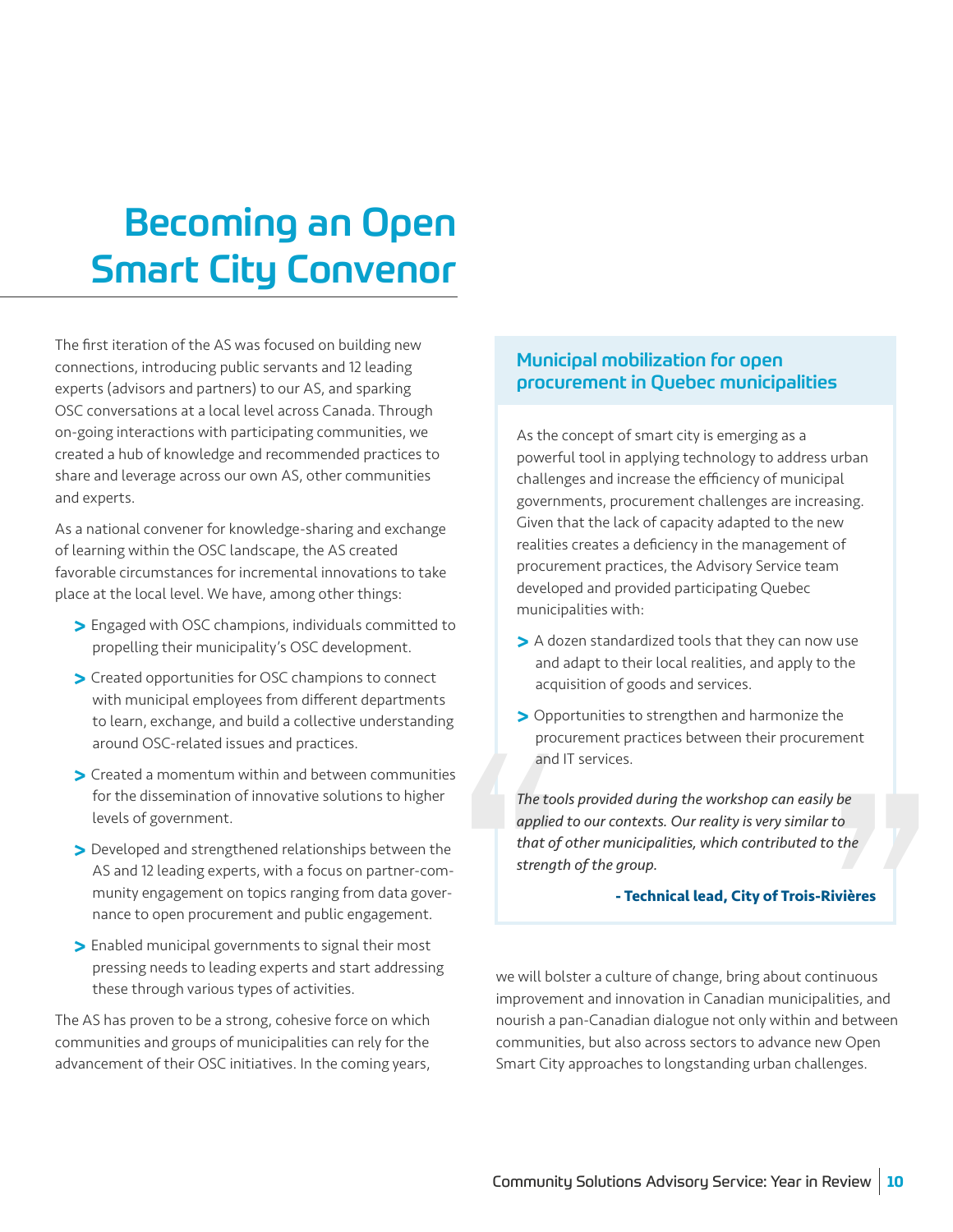## <span id="page-10-0"></span>Acknowledgements

### Contribution to the Advisory Service

























*We thank all of our partners and advisors for their support over the past 12 months in building the AS and providing their support to Canadian communities.*

**Ana Brandusescu**, Independent Consultant, Research, Data, Tech policy **Bianca Wylie**, Independent Consultant, Open Government **David Fewer**, General Counsel,CIPPIC

**David LePage**, Managing Partner, BuySocial **Dmitri Vitaliev**, Director, eQualitie **Elizabeth Chick**, Executive Director, BuySocial

**Geoff Zakaib**, Independent Consultant, Information Management

**James McKinney**, Head of Data Products and Services, Open Contracting Partnership

**Jonathan Dewar, Executive Director, FNIGC** 

**Jury Konga**, Executive Director, GO Open Data Association **Kit Malo**, Program Consultant **Mélina Planchenault**, Former Program Director, OpenNorth

**Nasma Ahmed**, Director, Digital Justice Lab **Pierre-Antoine Ferron**, Senior Advisor Consultant **Tracey Lauriault**, Assistant Professor, Carleton University